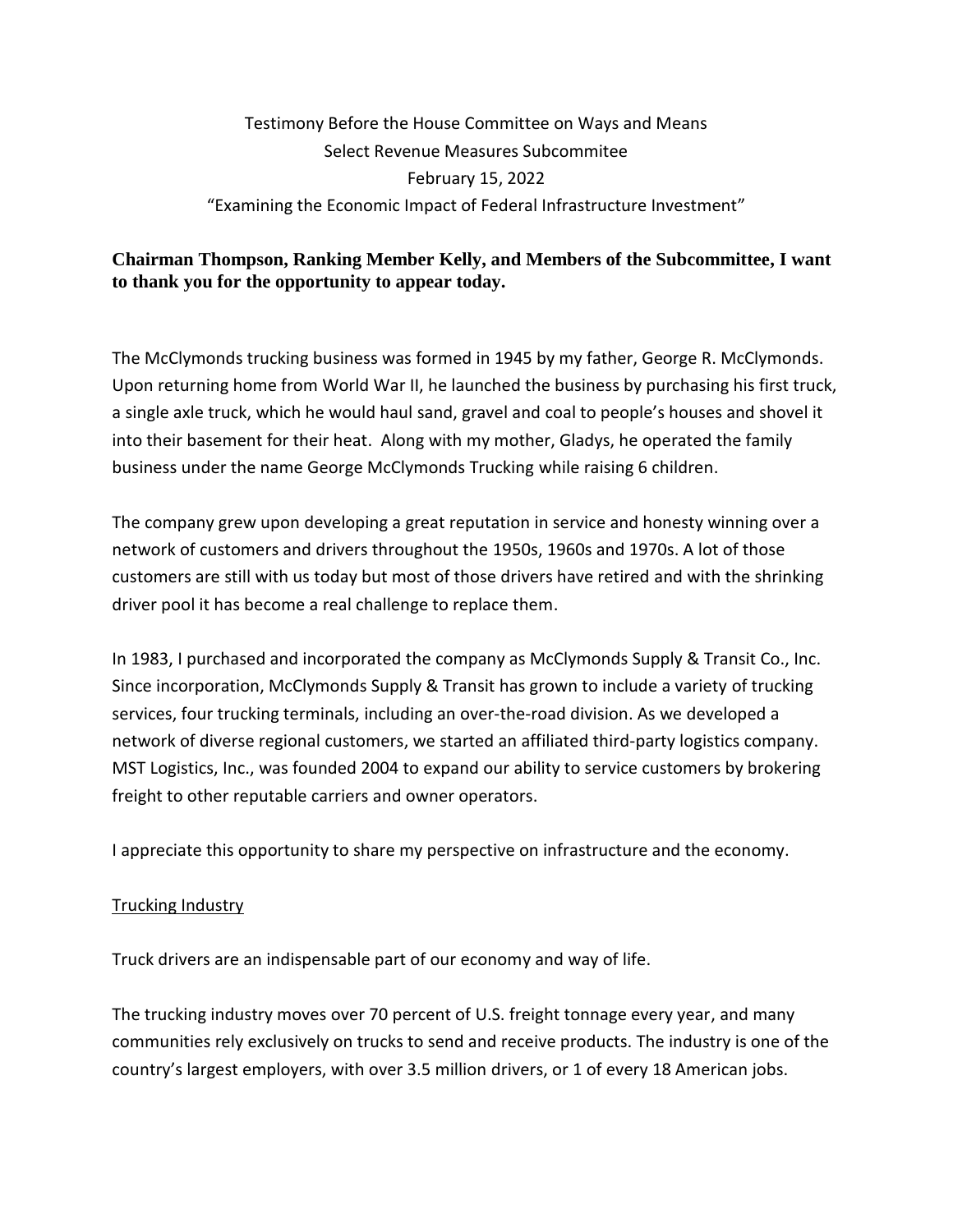Increasingly, truck drivers are stuck with highway congestion and other inefficiencies. One report showed that traffic jams add nearly \$75 billion to the cost of freight transportation every year. The same report showed that truck drivers sat in traffic for 1 billion hours in 2016, burning nearly 7 billion gallons of fuel – about 13% of the industry's total fuel use – and resulting in significant excess CO2 emissions. We must address bottlenecks in important freight corridors to ensure we don't cause more harm to our economy and environment.

## Infrastructure Investments are Critical to U.S. Economic Success

Because of the global pandemic many Americans have learned first-hand about the importance of a strong and well-functioning transportation system. When trucks are not able to operate efficiently, the entire supply chain faces slowdown. Consumers may see empty shelves and American businesses may not be able to obtain the products in a timely fashion.

All "infrastructure" spending isn't created equal. The United States has some critical needs that should be a priority, especially considering our current supply chain challenges. The infrastructure bill last year included some long-overdue investments in our highways and bridges, yet there is a lot more investment needed. It also ignored some key shortfalls, like truck parking. Instead of spending money on special interest ideas like EV charging stations or unnecessary studies, Congress should put federal dollars into projects that will meet our most pressing needs.

When truckers are forced to spend money to comply with new government regulations or mandates, we must either absorb those costs when the market is tight or pass them along to the customer. In the first case, that leaves fewer resources for us to invest in our business to ensure we get goods or parts to the end user. If the costs are passed on to the customer, the result is higher prices – fueling the painful inflation we've seen in recent months. In both cases, the ultimate harm falls on hardworking Americans.

#### Higher Taxes Would Hurt Family Businesses and Truckers

Most of the family businesses that have incorporated since the 1980's are Sub S corporations so the owners pay these taxes personally and any increase in taxes takes away re-investment dollars and any decrease in taxes allows the owners to increase their investment into equipment, new hires and the benefits to their employees.